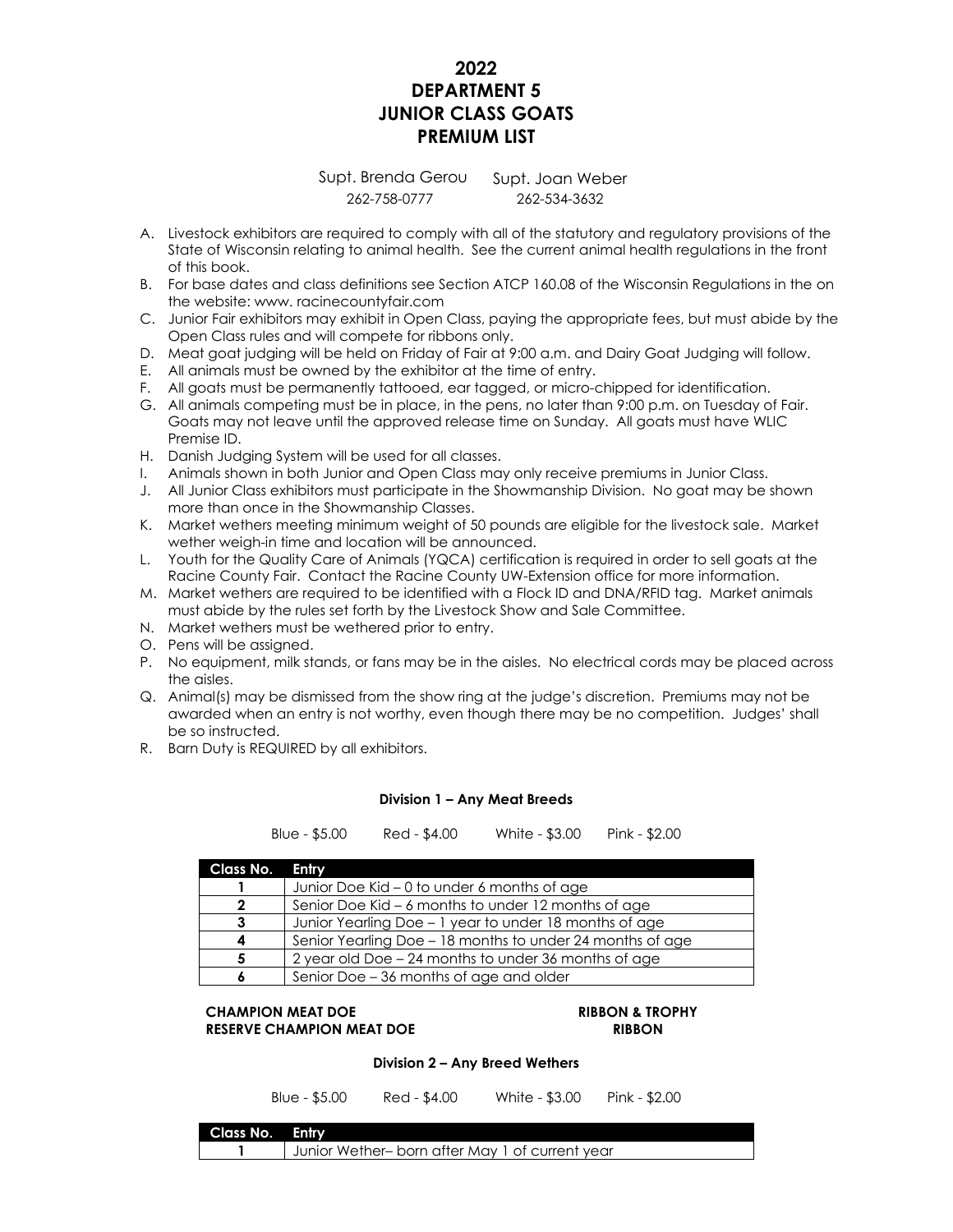| 2                                                                                                                                             | Intermediate Wether – born Feb 1 to April 30 of current year |              |                |                |  |
|-----------------------------------------------------------------------------------------------------------------------------------------------|--------------------------------------------------------------|--------------|----------------|----------------|--|
| 3                                                                                                                                             | Senior Wether – Born Nov 1 to Jan 31                         |              |                |                |  |
| <b>RIBBON &amp; TROPHY</b><br><b>CHAMPION WETHER</b><br><b>RESERVE CHAMPION WETHER</b><br><b>RIBBON</b>                                       |                                                              |              |                |                |  |
| Division 3 – Showmanship – Meat Breeds<br>Showmanship is required of all exhibitors.<br>Showmanship is by age of exhibitor as of January 1st. |                                                              |              |                |                |  |
|                                                                                                                                               | Blue - $$3.00$                                               | Red - \$2.50 | White - \$2.00 | $Pink - $1.50$ |  |
| Class No.                                                                                                                                     | Entry                                                        |              |                |                |  |
|                                                                                                                                               | All Ages                                                     |              |                |                |  |

# **Division 4 – Showmanship – All Other Breeds**

Showmanship is required of all exhibitors. Showmanship is by age of exhibitor as of January 1st.

Blue - \$3.00 Red - \$2.50 White - \$2.00 Pink - \$1.50

| Class No. Entry |                                      |
|-----------------|--------------------------------------|
|                 | Seniors – 15 Years of Age and Older  |
|                 | Intermediate – 12 to 14 Years of Age |
|                 | Beginners – 9 to 11 Years of Age     |

### **Division 5 – All Other Dairy Breeds**

Blue - \$5.00 Red - \$4.00 White - \$3.00 Pink - \$2.00

| Class No. Entry                            |                                                                    |  |
|--------------------------------------------|--------------------------------------------------------------------|--|
|                                            | Junior Kid – born after April 1                                    |  |
|                                            | Intermediate Kid – born March 1 to March 31                        |  |
|                                            | Senior Kid – born Jan 1 to Feb 28 or Feb 29, Depending on the Year |  |
|                                            | Junior Yearling – born July 1 to Dec 31                            |  |
|                                            | Senior Yearling - less than 24 months of age                       |  |
| *Above Animals Shall Never Have Freshened* |                                                                    |  |

**JUNIOR CHAMPION DOE RIBBON & TROPHY JUNIOR RESERVE CHAMPION DOE RIBBON**

| Class No. | Entry                                                               |
|-----------|---------------------------------------------------------------------|
| 6         | Under 2 Year Milker                                                 |
|           | 2 Year Old Milker                                                   |
| 8         | 3 Year Old Milker                                                   |
|           | 4 Year Old Milker                                                   |
| 10        | 5 Years Old & Over Milker                                           |
|           | *All of the Above Does MUST have Freshened – Including Dry Milkers* |
| 11        | Dam & Daughter                                                      |
| 12        | Get of Sire (2 Does – at least 1 in Milk)                           |
| 13        | Produce of Dam (2 Does – product of same Dam)                       |
| 14        | Dairy Herd (3 Does – all in Milk)                                   |
|           |                                                                     |

**SENIOR CHAMPION RIBBON & TROPHY SENIOR RESERVE CHAMPION RIBBON**